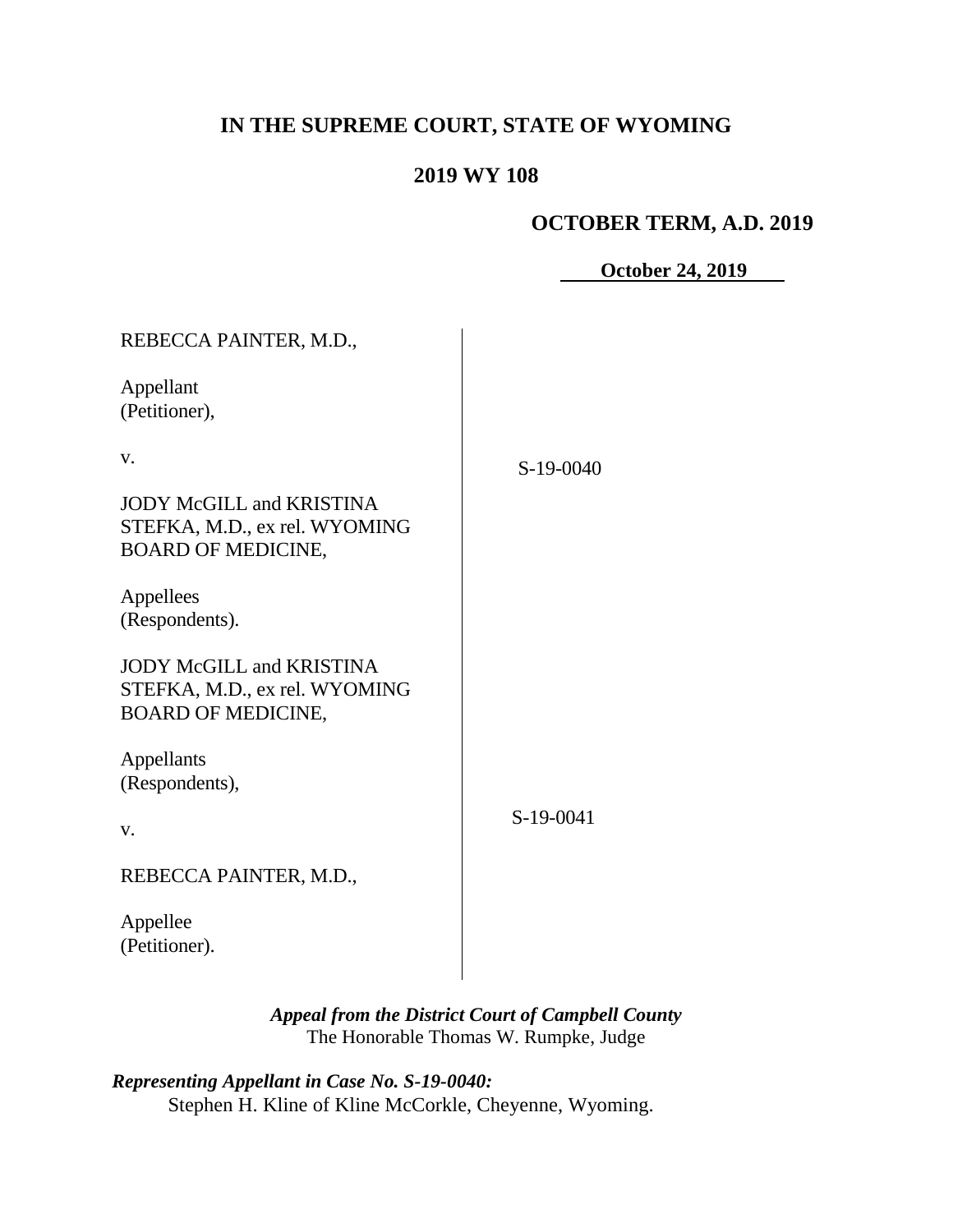#### *Representing Appellees in Case No. S-19-0040:*

Bill G. Hibbler, Bill G. Hibbler, P.C., Special Assistant Attorney General, Cheyenne, Wyoming.

*Before DAVIS, C.J., and FOX, KAUTZ, BOOMGAARDEN, and GRAY, JJ.*

**NOTICE: This opinion is subject to formal revision before publication in Pacific Reporter Third. Readers are requested to notify the Clerk of the Supreme Court, Supreme Court Building, Cheyenne, Wyoming 82002, of typographical or other formal errors so correction may be made before final publication in the permanent volume.**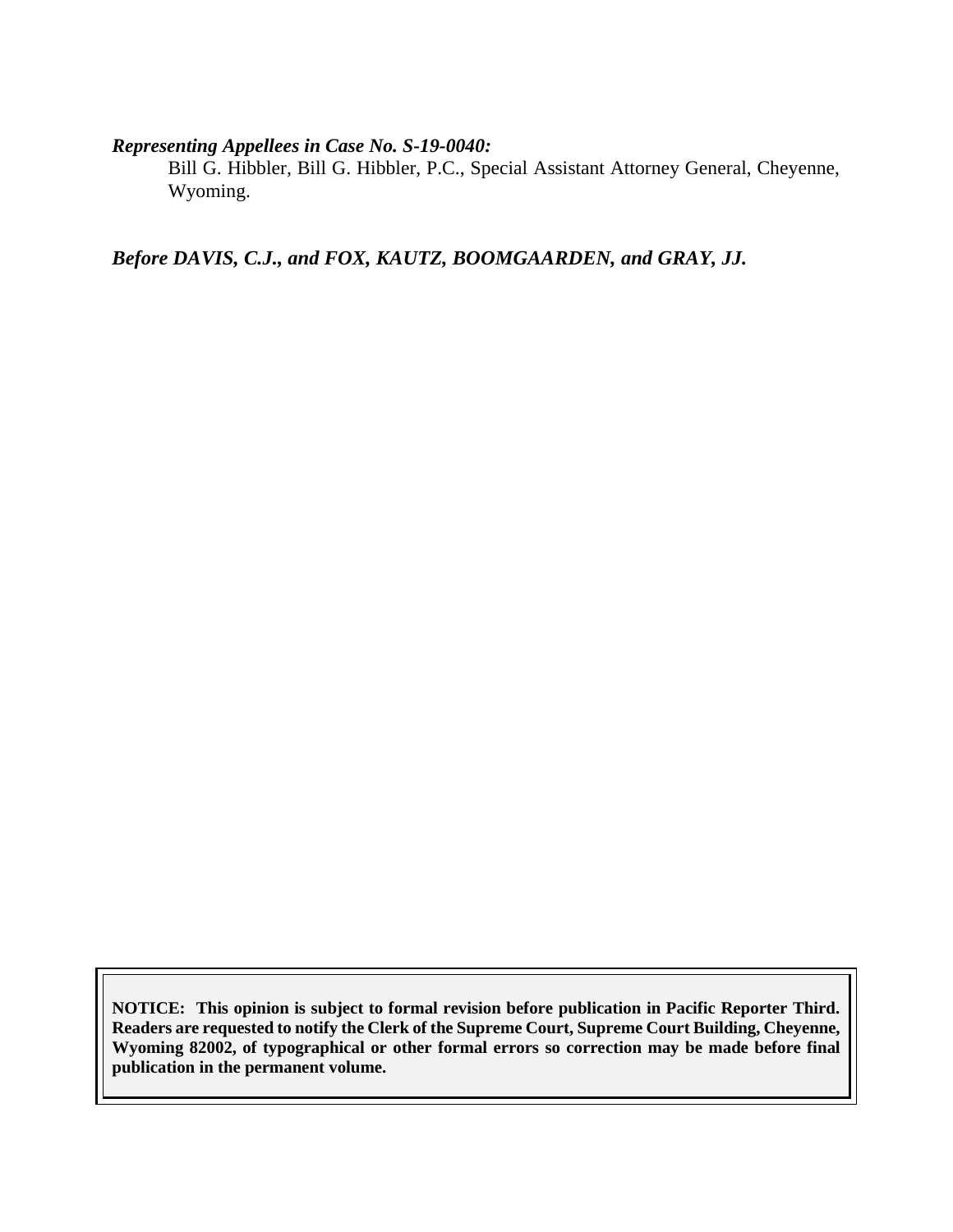#### **KAUTZ,** Justice.

l

[¶1] Following an investigation and hearing, the Wyoming Board of Medicine (Board) suspended Dr. Rebecca Painter's physician's license for a minimum of five years, fined her \$15,000, and ordered her to pay one-half of the costs of the proceedings. Dr. Painter filed a petition for review with the district court, which affirmed in part, reversed in part, and reversed and remanded in part the Board's decision. Dr. Painter appealed from the district court's order and the Board filed a cross-appeal. Because we conclude the district court's order is not an "appealable order" under Rule 1.05 of the Wyoming Rules of Appellate Procedure (W.R.A.P.), we dismiss these appeals for want of jurisdiction.

#### **ISSUE**

[¶2] The parties raise multiple issues but only one is determinative:

Is the district court's order an "appealable order" under W.R.A.P. 1.05?

### **FACTS**

[¶3] The facts of this case are convoluted but, for our purposes, only a brief summary of the facts as found by the Board is necessary.<sup>1</sup>

[¶4] In 2007, Dr. Painter became Patient's primary care physician. At that time, Patient was 77 years old, had decreased mobility, suffered from congestive heart failure, headaches and dizziness, and was unable to manage her money, assets, or property without assistance. Over the next eight years, until Patient's death in January 2015, Dr. Painter, while still serving as Patient's primary care physician, became intimately involved in Patient's personal and financial affairs. Among other things, Dr. Painter took Patient to lunch, had her over for dinner and to spend the night, invited Patient to attend her church and to spend holidays with Dr. Painter and her family, and called Patient "her little friend." Dr. Painter became Patient's attorney in fact pursuant to a general durable power of attorney and a durable power of attorney for health care. She was named co-trustee of Patient's revocable trust, personal representative of Patient's estate, and a joint owner of Patient's bank accounts. Dr. Painter charged Patient \$60 an hour for "financial management services" and paid herself approximately \$42,725 from Patient's bank accounts for these services; this amount included a \$35,000 payment after Patient's death.

[¶5] Patient's niece complained about Dr. Painter to the Board. Following a six-day contested hearing, the Board concluded Dr. Painter's relationship with Patient, as well as

<sup>&</sup>lt;sup>1</sup> We recognize the Board's decision is still subject to review. Our rendition of the facts is neither essential to our decision nor intended to bind the Board, the district court, or any of the parties.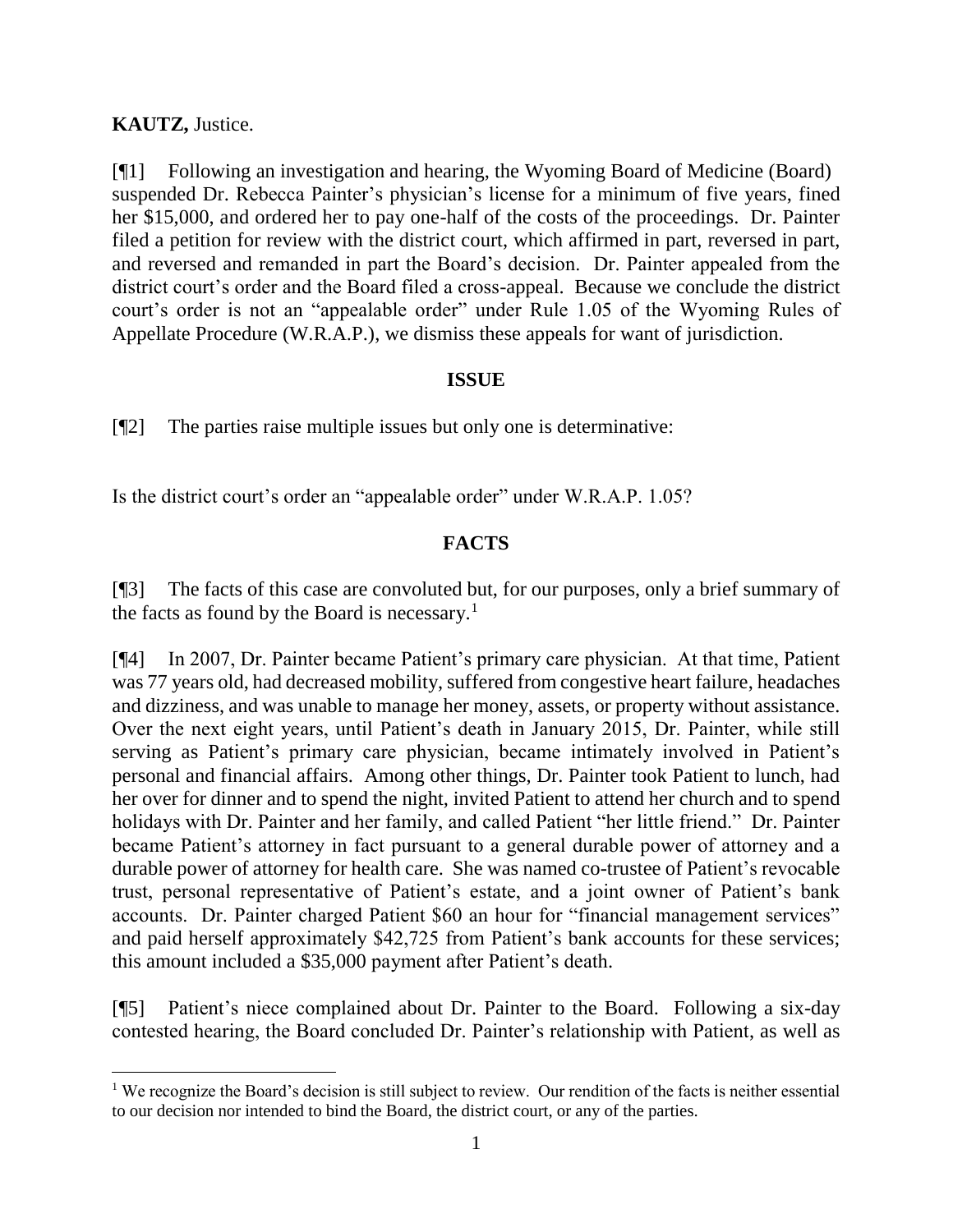her conduct toward Patient's relatives, constituted violations of various provisions of the Medical Practice Act, Wyo. Stat. Ann. §§ 33-26-101 through 703 (LexisNexis 2019), and the Board's administrative rules. The Board suspended Dr. Painter's medical license for a minimum of five years, imposed a \$15,000 fine, and ordered her to pay one-half of the costs of the proceedings, including attorney fees and hearing examiner expenses.

[¶6] Dr. Painter filed a petition for review with the district court. The court affirmed the Board's decision that Dr. Painter had exploited Patient under § 33-26-402(a)(vii)<sup>2</sup> and had improperly terminated their physician-patient relationship in violation of § 33-26-  $402(a)(xxvii)(B)$ ,  $(xxxi)$ , and Chapter 3, § 5 of the Board's administrative rules. It reversed the Board's decision that Dr. Painter had exploited Patient's relatives under § 33-26- 402(a)(vii), concluding "there [was] insufficient evidence that [Dr. Painter] used undue influence, intimidated, harassed, or deceived the family members to deprive them of their property." The district court ruled that Dr. Painter's exploitation of Patient "cannot create vicarious liability for exploitation of [Patient's family members]." It also reversed the Board's conclusion that Dr. Painter had violated § 33-26-402(a)(xxvii)(C), (E), (J) and (K) because it determined expert testimony was necessary to prove a violation of these subsections and the Board had provided none.

[¶7] The court reversed and remanded the Board's decision that Dr. Painter had violated § 33-26-402(x) because it was unclear whether the Board found Dr. Painter violated any provision of the Medical Practice Act, including § 33-26-402(a)(vii), or whether it found Dr. Painter had violated "any other applicable provision of law." On remand, the court directed the Board to provide "more detailed findings to explain the basis for discipline under § 33-26-402(a)(x)." The court also concluded that in one section of the Board's decision the Board found Dr. Painter had violated  $\S$  33-26-402(a)(xxvii)(C) while in another section of the decision it found no such violation. It reversed and remanded for the Board to address that inconsistency. The court further found the Board had failed to address whether Dr. Painter had violated  $\S$  33-26-402(a)(xviii) (failure or refusal to produce documents or other information relevant to any Board investigation) and remanded to the Board to decide the matter in the first instance.

[¶8] The court also reversed and remanded the Board's decision assessing Dr. Painter one-half of the costs of the proceedings. It decided there was no statutory authority for the Board to assess attorney fees and hearing examiner expenses as "costs." Additionally, the court determined the Board abused its discretion in assessing costs prior to receiving an

 <sup>2</sup> Prior to 2018, § 33-26-402(a)(vii) prohibited a medical doctor from engaging in "sexual misconduct," which was defined in § 33-26-102(a)(xii)(C) to include not only sexual contact and the exchange of medical services for sexual gratification but also non-sexual exploitation of a patient. In 2018, the legislature repealed § 33-6-402(a)(vii). In its place it added subsection (xxxv), which prohibits a doctor from exploiting his patients, and added an entirely new statute addressing sexual misconduct, § 33-1-118.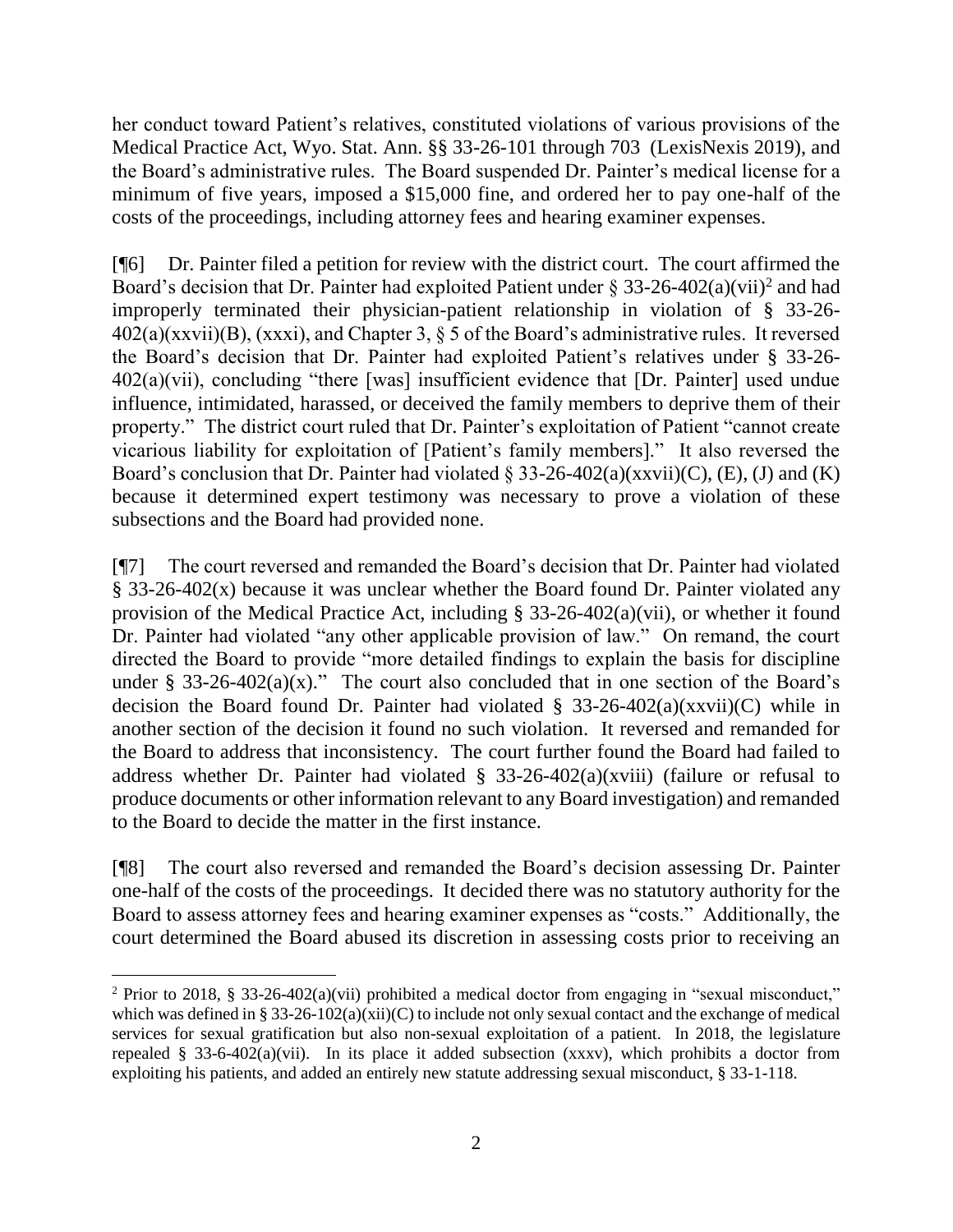itemized list of costs. Without the list, the court reasoned, the Board could not have determined the reasonableness and necessity of the costs. The court remanded for the Board to "make an initial determination whether the amount charged for certain costs [sans attorney fees and hearing examiner expenses was] reasonable and . . . necessary for the preparation of the contested case hearing." These appeals followed.

### **DISCUSSION**

[¶9] Dr. Painter challenges the contested case hearing procedure as well as the substance of the Board's decision. The Board cross-appeals seeking to uphold the entirety of the Board's decision. However, it also argues we lack jurisdiction over these appeals because the district court's order is not an "appealable order" under W.R.A.P. 1.05.

[¶10] Our jurisdiction "is limited to appeals from final appealable orders." *Matter of Estate of Inman*, 2016 WY 101, 19, 382 P.3d 67, 69 (Wyo. 2016). An "appealable order" is "[a]n order affecting a substantial right in an action, when such order, in effect, determines the action and prevents a judgment.  $\vert$ " W.R.A.P. 1.05(a).<sup>3</sup> For an order to be appealable under Rule 1.05, it "must affect a substantial right, determine the merits of the controversy, and resolve all outstanding issues." *In re E.R.C.K.*, 2013 WY 160, ¶ 28, 314 P.3d 1170, 1176 (Wyo. 2013) (quotations omitted); *see also, Estate of McLean ex rel. Hall v. Benson*, 2003 WY 78, ¶ 8, 71 P.3d 750, 753 (Wyo. 2003) ("To be final, the order must determine all liabilities of all parties and leave nothing for future consideration." (quotations omitted)).

[¶11] In general, "a judgment of the district court remanding an administrative proceeding to the agency for further proceedings is not an appealable order under W.R.A.P. 1.05." *Bd. of Trustees of Mem'l Hosp. of Sheridan County v. Martin*, 2003 WY 1, ¶ 16, 60 P.3d 1273, 1277 (Wyo. 2003). An exception to this rule exists where the remand is for ministerial matters. *See Schwab v. JTL Group, Inc.*, 2013 WY 138, ¶ 12, 312 P.3d 790, 794 (Wyo. 2013).

[¶12] The general rule applies here. The district court's order remands the case to the Board to clarify certain matters, make further findings as to certain violations, and to decide matters in the first instance. In other words, the remand requires the Board to exercise its judgment and discretion; it is not ministerial. *See* https://www.merriamwebster.com/dictionary/ministerial (defining "ministerial" as "relating to or being an act done after ascertaining the existence of a specified state of facts in obedience to a legal order *without exercise of personal judgment or discretion*" (emphasis added)); *see also In re Hartmann*, 2015 WY 1, ¶ 15, 342 P.3d 377, 381 (Wyo. 2015) (order remanding the

 <sup>3</sup> "W.R.A.P. 1.05(a) applies to appeals to this Court from a district court's decision on a petition for review of administrative action." *Schmitz v. State Dep't of Workforce Servs. Labor Standards*, 2017 WY 143, ¶ 14 n.3, 406 P.3d 312, 315 n.3 (Wyo. 2017).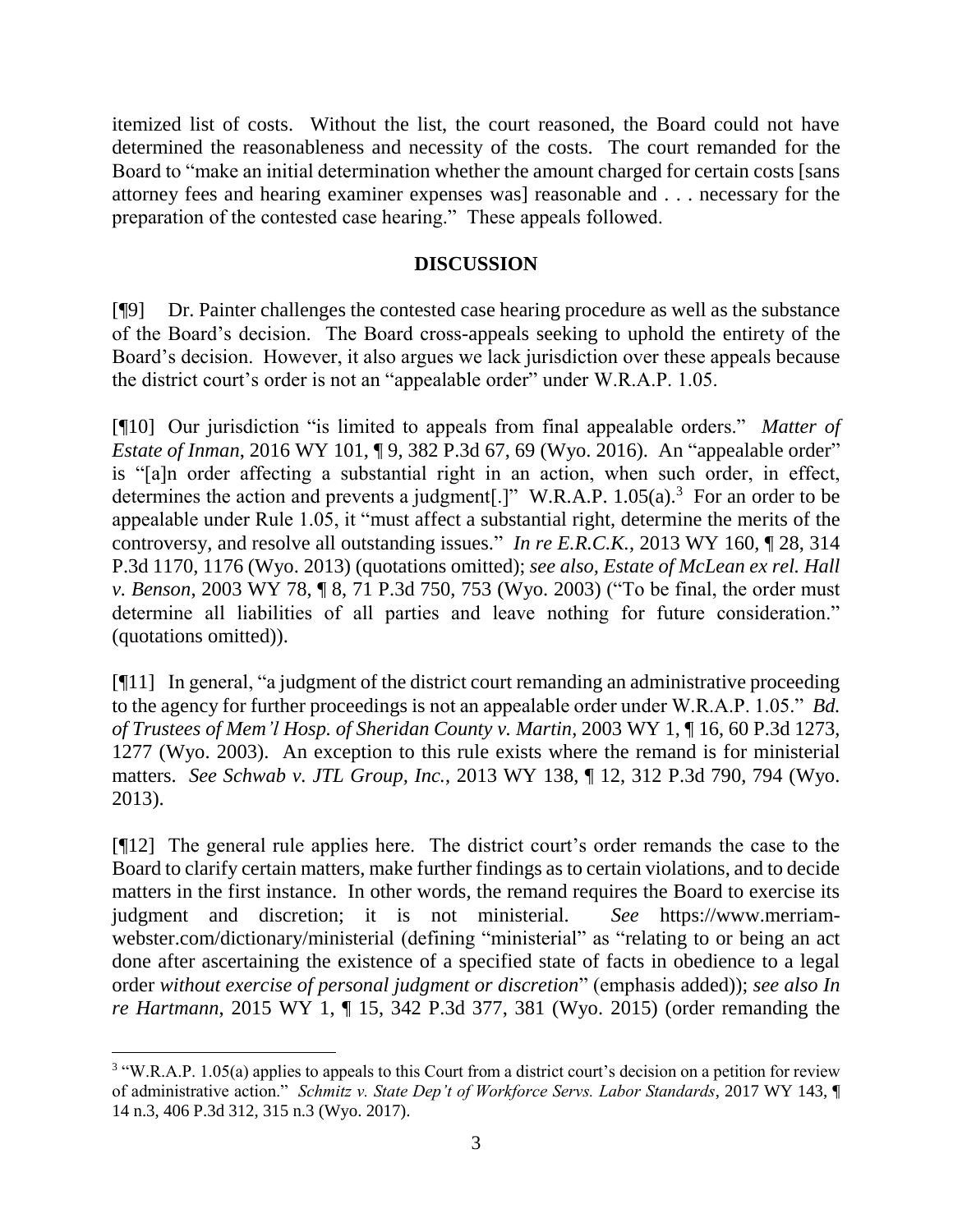matter to the agency for reconsideration of all of the issues under the second compensable injury rule was a substantive remand and therefore the order was not a final appealable order); *Schwab*, ¶ 13, 312 P.3d at 794 (order was not an appealable order because it remanded the matter to the agency for a contested case hearing, which was not a mere ministerial matter); *Martin*, ¶¶ 7, 16, 60 P.3d at 1275, 1277 (order remanding the matter to the agency to allow the employee to provide additional evidence to defend against termination was not a mere ministerial matter and rendered the order non-appealable). *Compare Wilson Advisory Comm. v. Bd. of County Comm'rs*, 2012 WY 163, ¶ 14 n.2, 292 P.3d 855, 860 n.2 (Wyo. 2012) (order remanding the case to the Teton County Board of Commissioners for a minor correction did not render the order non-appealable).

[¶13] The district court concluded its written order with, "This final order constitutes the Judgment of the Court." Focusing on the words "final" and "judgment," Dr. Painter argues the order is final and appealable because the district court said so. But the district court initially announced its decision orally. Several weeks later, it followed up with a written order. By referring to the written order as "final," the court may have been simply explaining it was the last order it would be issuing in the matter. In any event, Dr. Painter's argument improperly elevates form over substance. *Stone v. Stone*, 842 P.2d 545, 548 (Wyo. 1992). "Instead of emphasizing the name given to an action below, we . . . concentrate on the effect the order has on the parties' rights." *Id*.

[¶14] Dr. Painter contends the ultimate effect of the district court's order is to uphold the Board's suspension of her license based on the Board's findings she exploited Patient and improperly terminated the physician-patient relationship. The remand, she argues, will not change that result, only the number of violations. Moreover, while the district court decided the Board had improperly included attorney fees and hearing examiner expenses as costs, Dr. Painter maintains it otherwise upheld the Board's decision assessing costs. As a result, she argues the Board on remand need only engage in the simple ministerial matter of removing those fees from the cost assessment. We disagree on both counts.

[¶15] The ultimate effect of the district court's order is to leave substantial matters unresolved, namely, the number and nature of violations supporting the Board's decision to suspend her license. While Dr. Painter downplays those matters, they are significant as any new violation will have to be challenged by Dr. Painter if she wishes reversal of the Board's decision. It is imperative, therefore, that we allow the Board to resolve all outstanding matters to avoid piecemeal appeals. *Estate of McLean*, ¶ 8, 71 P.3d at 753 (the purpose of requiring a final appealable order "is to avoid fragmentary appeals and decisions made in a piecemeal fashion").

[¶16] Dr. Painter is simply mistaken on the cost issue. The district court remanded the case to the Board to remove the attorney fees and hearing examiner expenses from the cost assessment. However, it also remanded for the Board to determine in the first instance whether the costs assessed were reasonable and necessary. While the former involves the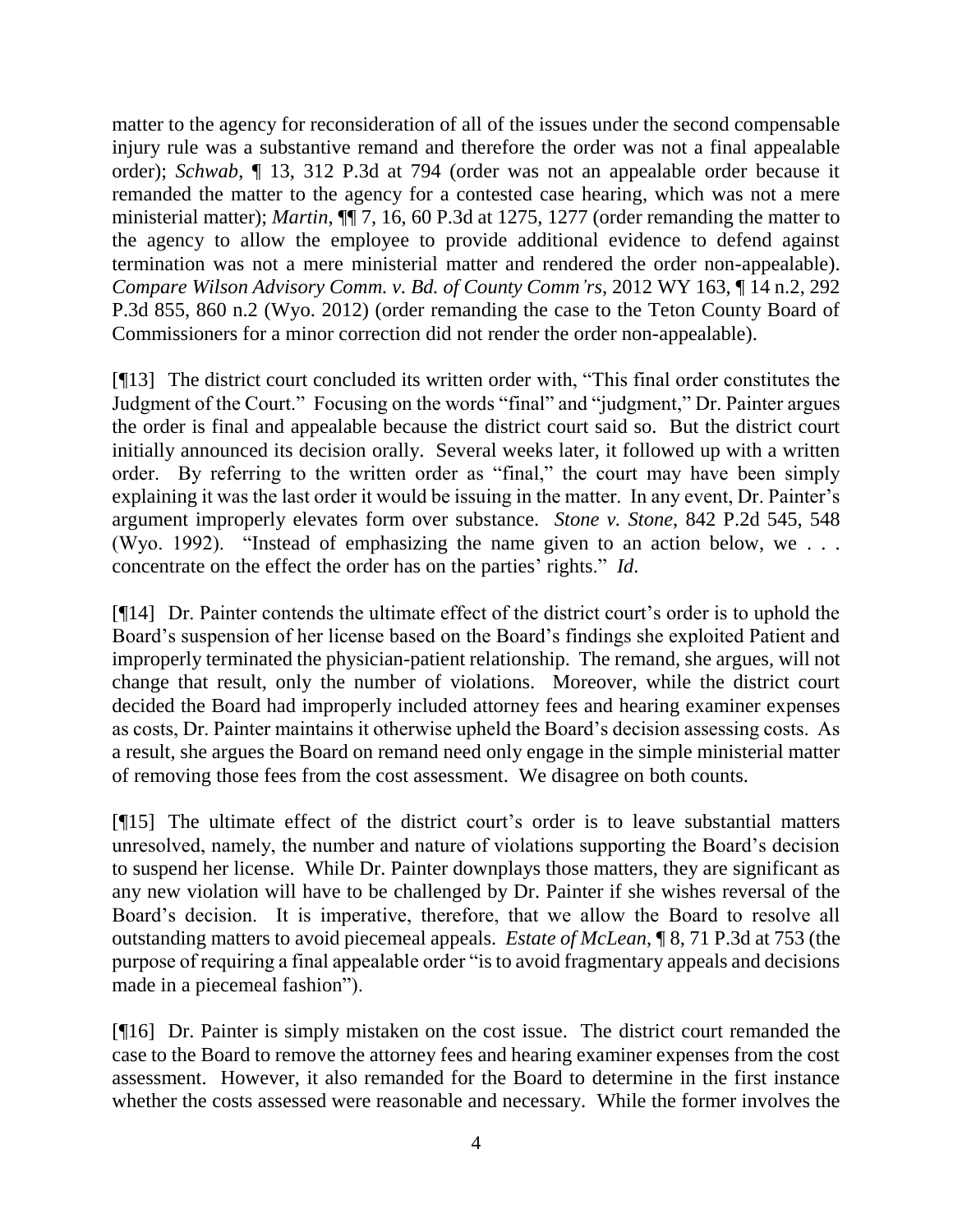ministerial task of removing certain fees from the cost assessment, the latter involves an exercise of discretion and judgment. As we have already explained, tasks involving the exercise of discretion and judgment are not mere ministerial acts.<sup>4</sup>

[¶17] Dr. Painter alternatively asks us to convert the notices of appeal into petitions for review under W.R.A.P. 13. She argues the appeals present fundamental questions of law, the parties have fully briefed the outstanding issues, our immediate review is in the interest of judicial economy as it will advance the resolution of the case, and there is simply no reason to delay these appeals while waiting for the Board to revise its findings and the district court to review those findings.

[¶18] Rule 13.02 provides in relevant part:

 $\overline{a}$ 

A writ of review may be granted by the reviewing court to review an interlocutory order of a trial court in a civil or criminal action, . . . which is not otherwise appealable under these rules, but which involves a controlling question of law as to which there are substantial bases for difference of opinion and in which an immediate appeal from the order may materially advance resolution of the litigation.

Whether to issue a writ of review is within our discretion. *See Hartmann*,  $\P$  16-17, 342 P.3d at 381-82. We do not exercise that discretion "regularly, only when the case raises a question of law and appellate review of the district court's order would materially advance resolution of the litigation." *Snell v. Snell*, 2016 WY 49, ¶ 15, 374 P.3d 1236, 1240 (Wyo. 2016). We decline to exercise our discretion in this case.

[¶19] These appeals raise several questions of law but also ask us to decide whether the Board's decision is arbitrary and capricious or otherwise not supported by substantial evidence. Resolution of the latter is not a question of law but instead requires a comprehensive review of the agency's record. *See Dale v. S&S Builders, LLC*, 2008 WY 84, ¶ 8, 188 P.3d 554, 557 (Wyo. 2008) ("When we consider an appeal from a district court's review of an administrative agency's decision, we give no special deference to the district court's decision. Instead, we review the case as if it had come directly to us from the administrative agency." (quotations omitted)).

<sup>&</sup>lt;sup>4</sup> Dr. Painter argues the lack of any action by the Board since entry of the district court's order "belie<sup>[s]</sup> any argument that the Order did not determine the action." According to Dr. Painter, such inaction demonstrates "the Board . . . is content with the status quo and does not intend to further address Petitioner's case pending the appeals to the Supreme Court." At oral argument, the Board's attorney informed us that, upon the Board's request, the hearing examiner held a scheduling conference concerning the remand. While the parties decided at the conference to await our decision in this matter before proceeding, the Board's attorney assured us the Board would not "shirk" its responsibility to follow the district court's remand order.